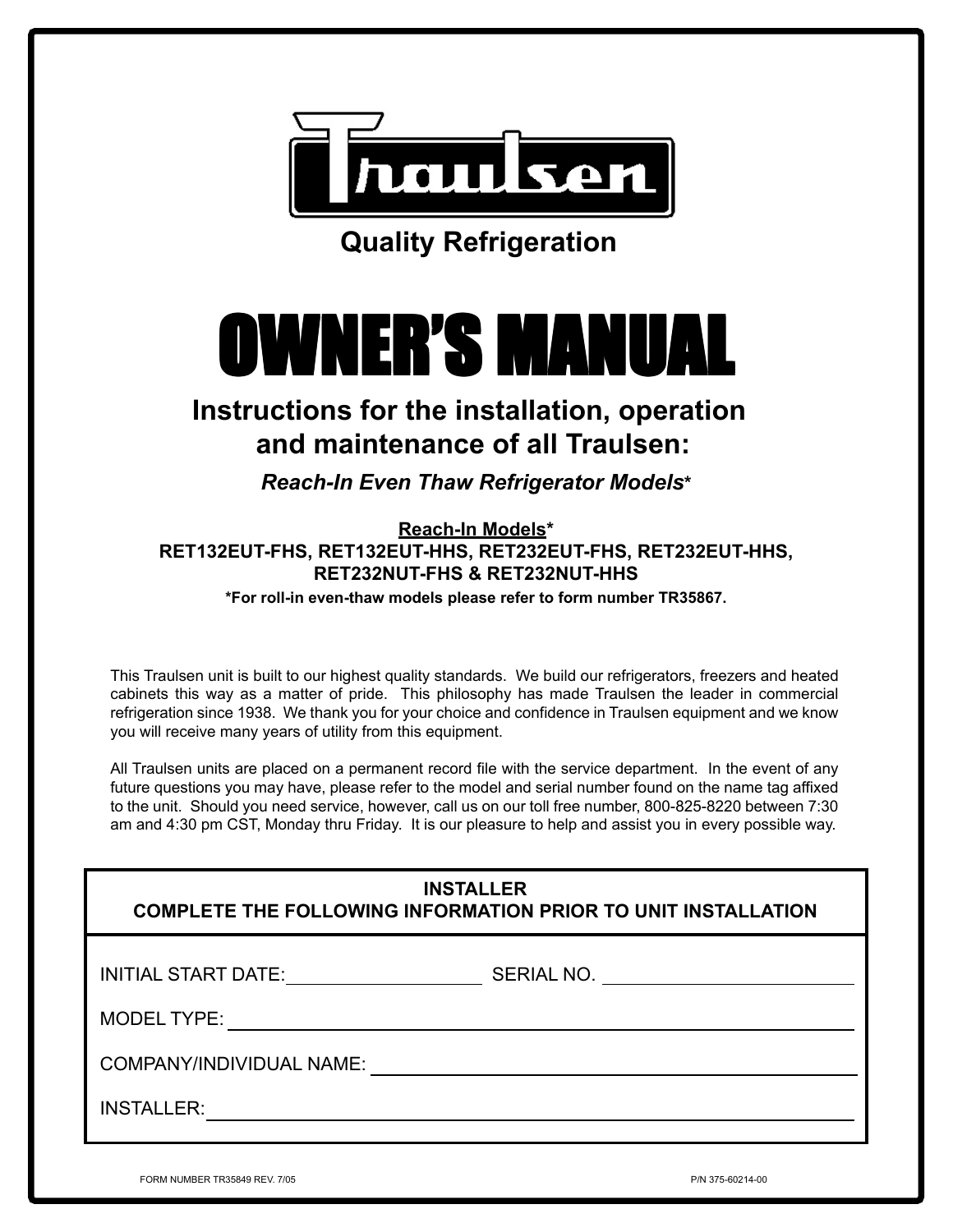## **TABLE OF CONTENTS**

| Ъ.   | THE SERIAL TAG                     | Page 1 |     | VI. OTHER                                      |          |
|------|------------------------------------|--------|-----|------------------------------------------------|----------|
| Ш.   | <b>RECEIPT INSPECTION</b>          | Page 2 |     | a-Service Information                          | Page 5   |
| III. | <b>INSTALLATION</b>                |        |     | b-Spare Parts                                  | Page 5   |
|      | a-Location                         | Page 2 |     | c-Warranty Registration                        | Page 5   |
|      | b-Packaging                        | Page 2 |     | VII. GEN'L USE, OPERATION & SERVICE SUMMARY    | Page 6   |
|      | c-Installing Legs or Casters       | Page 2 |     | <b>VIII. EXPECTED THAW PERFORMANCE/</b>        |          |
|      | d-Tray Slides                      | Page 2 |     | <b>OPERATIONAL TROUBLESHOOTING</b>             |          |
|      | e-Cord & Plug                      | Page 3 |     | a-Introduction                                 | Page 7   |
|      | f-Power Supply                     | Page 3 |     | <b>b-Test Parameters</b>                       | Page 7   |
|      | g-Wiring Diagram                   | Page 3 |     | c-Test Results                                 | Page 7   |
|      | h-Clearance                        | Page 3 |     | d-Results as a Function of Product Mix         | Page 7   |
| IV.  | <b>OPERATION</b>                   |        |     | e-Incomplete Thawing                           | Page 7   |
|      | a-Even-Thaw Overview               | Page 3 |     | f-Equipment Issues                             | Page 7   |
|      | b-Expected Performance             | Page 3 |     | g-Other Causes Of Extended Thaw Times          | Page 7-8 |
|      | c-Even-Thaw Operation              | Page 3 |     | IX. TROUBLE SHOOTING GUIDE                     | Page 8   |
|      | d-Batch Loading                    | Page 3 | Х.  | <b>SPARE PARTS LIST</b>                        | Page 9   |
|      | e-Process Loading                  | Page 3 | XI. | <b>WIRING DIAGRAM - ALL ONE SECTION MODELS</b> | Page 10  |
|      | f-Interior Arrangements            | Page 3 |     | XII. WIRING DIAGRAM - MODELS RET232NUT ONLY    | Page 11  |
|      | g-Adjusting The Temperature Scale  | Page 4 |     | XIII. WIRING DIAGRAM - MODELS RET232EUT ONLY   | Page 12  |
|      | h-Operator Controls, Blower Switch | Page 4 |     | <b>XIV. WARRANTY INFORMATION</b>               | Page 13  |
|      | i-Call Service Light               | Page 4 |     | XV. INDEX                                      | Page 14  |
| V.   | <b>CARE &amp; MAINTENANCE</b>      |        |     |                                                |          |
|      | a-Cleaning The Condenser           | Page 4 |     |                                                |          |
|      | b-Hinge Replacement                | Page 4 |     |                                                |          |
|      | c-Replacing The Gaskets            | Page 5 |     |                                                |          |
|      | d-Cleaning The Exterior            | Page 5 |     |                                                |          |
|      | e-Cleaning The Interior            | Page 5 |     |                                                |          |

| unulsen<br>FORT WORTH, TX.                                                                                                 |                    |                                                           |                  |  |
|----------------------------------------------------------------------------------------------------------------------------|--------------------|-----------------------------------------------------------|------------------|--|
| <b>SERIAL</b><br><b>VOLTS</b>                                                                                              | <b>MODEL</b><br>Hz | <b>PH</b>                                                 |                  |  |
| <b>TOTAL CURRENT</b><br><b>MINIMUM CIRCUIT</b><br><b>MAXIMUM OVERCURRENT PROTECTION</b><br><b>LIGHTS</b><br><b>HEATERS</b> |                    | <b>AMPS</b><br><b>AMPS</b><br><b>WATTS</b><br><b>AMPS</b> | <b>AMPS</b>      |  |
| <b>REFRIGERANT</b><br><b>DESIGN PRESSURE</b>                                                                               |                    | <b>TYPE</b><br><b>HIGH</b>                                | OZ.<br>LOW       |  |
| <b>REFRIGERANT</b><br><b>DESIGN PRESSURE</b>                                                                               |                    | <b>TYPE</b><br>HIGH<br>370-60294-00 REV (A)               | <b>OZ</b><br>LOW |  |
| NSF)<br><b>LISTED</b>                                                                                                      | <b>US</b>          |                                                           |                  |  |

## **I. THE SERIAL TAG**

The serial tag is a permanently affixed sticker on which is recorded vital electrical and refrigeration data about your Traulsen product, as well as the model and serial number. This tag is located in the upper right interior compartment on all reach-in/pass-thru and roll-in/roll-thru refrigerator, freezer and dual-temp models. For hot food models, this tag is located on the top of the unit behind the louvers to protect it from the heat.

#### **READING THE SERIAL TAG**

- Serial = The permanent ID# of your Traulsen
- Model = The model # of your Traulsen
- Volts = Voltage
- $\bullet$  Hz = Cycle
- PH = Phase
- Total Current = Maximum amp draw
- Minimum Circuit = Minimum circuit ampacity
- Lights = Light wattage
- Heaters = Heater amperage (Hot Food units only)
- Refrigerant = Refrigerant type used
- Design Pressure = High & low side operating pressures and refrigerant charge
- Agency Labels = Designates agency listings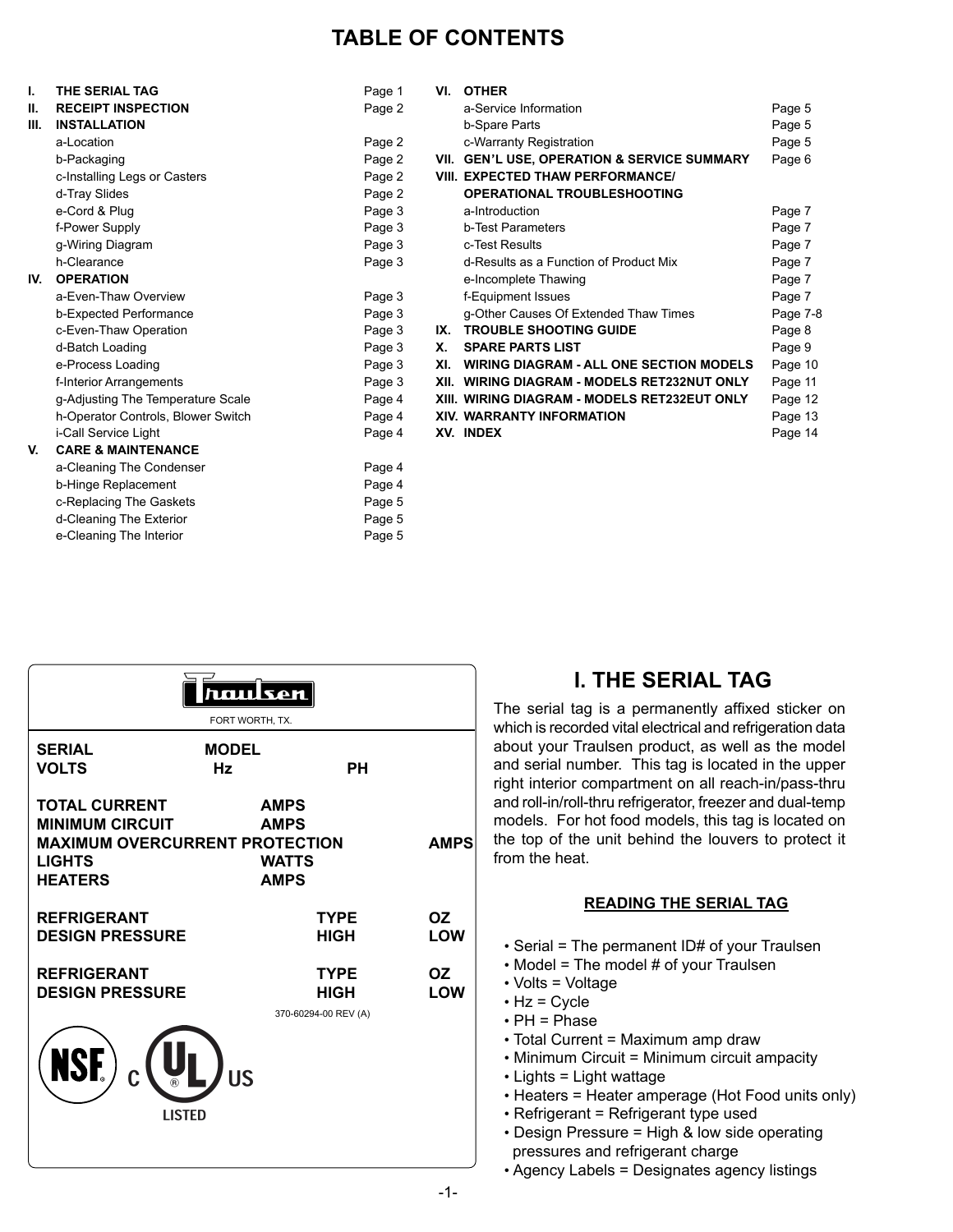## **II. RECEIPT INSPECTION**

**All Traulsen products are factory tested for performance and are free from defects when shipped. The utmost care has been taken in crating this product to protect against damage in transit. All interior fittings have been carefully secured and the legs or casters are boxed and strapped inside to prevent damage. Door keys will be attached to the handle with a nylon strip. The handle is protected by an easily removable nylon netting.**

**You should carefully inspect your Traulsen unit for damage during delivery. If damage is detected, you should save all the crating materials and make note on the carrier's Bill Of Lading describing this. A freight claim should be filed immediately. If damage is subsequently noted during or immediately after installation, contact the respective carrier and file a freight claim. Under no condition may a damaged unit be returned to Traulsen without first obtaining written permission (return authorization).**

## **III. INSTALLATION**

#### **III. a - LOCATION:**

**Select a proper location for your Traulsen unit, away from extreme heat or cold. Allow enough clearance between the unit and the side wall in order to make use of the door stay open feature at 120**° **(self-closing feature operates up to 90**°**). The door(s) must be able to open a minimum of 90**° **in order to make use of the maximum clear door width available.**

#### **III. b - PACKAGING:**

**All Traulsen units are shipped from the factory bolted to a sturdy wooden pallet and packaged in a durable cardboard container. The carton is attached to the wooden skid with the use of large staples. These should first be removed to avoid scratching the unit when lifting off the crate.**

**Most exterior stainless steel surfaces have a protective vinyl covering to prevent scratching during manufacturing, shipping and installation. After the unit is installed in place of service, remove and discard the covering from all surfaces.**

**To remove the wooden pallet, first if at all possible, we suggest that the cabinet remain bolted to the pallet during all transportation to the point of final installation. The bolts can then be removed with a 3/4" socket wrench. Avoid laying the unit on its front, side or back for removal of the pallet.**

**NOTE: Traulsen does not recommend laying the unit down on its front, side or back. However, if you must please be certain to allow the unit to remain in an upright position afterwards for 24 hours before plugging it in so that the compressor oils and refrigerant may settle.**

**6" high stainless steel legs are supplied standard for all Traulsen reach-in Even-Thaw models. Casters in**

## **III. INSTALLATION** (cont'd)

#### **III. c - INSTALLING LEGS OR CASTERS:**

**lieu of legs are available as an optional accessory for the same models. These are shipped from the factory packed inside a cardboard box which is strapped to one of the shelves. Remove the nylon strap and open the box, it should contain either four (4) legs or four (4) casters and sixteen (16) bolts.**

**WARNING: THE CABINET MUST BE BLOCKED AND STABLE BEFORE INSTALLING LEGS OR CASTERS.**

**To install the legs or casters, first raise and block the reach-in a minimum of 7" from the floor. For installing legs, thread the legs into the threaded holes on the bottom of the cabinet (see figure 1). Be certain that all legs are tightly secured (legs and casters should be tightened to 300 inch/pounds, max). When the unit is set in its final position, it is important for proper operation that the unit be level. The legs are adjustable for this purpose, turn the bottom of the leg counter-clockwise to raise it, clockwise to lower it. Level the unit from front to back as well as side to side in this manner, using a level placed in the bottom of the cabinet.**



**Please note that Traulsen units are not designed to be moved while on legs. If the unit requires moving, a pallet jack or forklift should be used to prevent damage. For installing casters, the casters are "plate" type, and require the use of four (4) bolts each to secure them firmly to the cabinet bottom at each corner (see figure 2). The caster bolts are tightened using a 1/2" socket wrench.**



#### **III. d - TRAY SLIDES:**

**Reach-In models are supplied with fourteen (14) pairs of #1 type tray slides on 4" centers. These are shipped installed from the factory, and are easily removable for cleaning without tools.**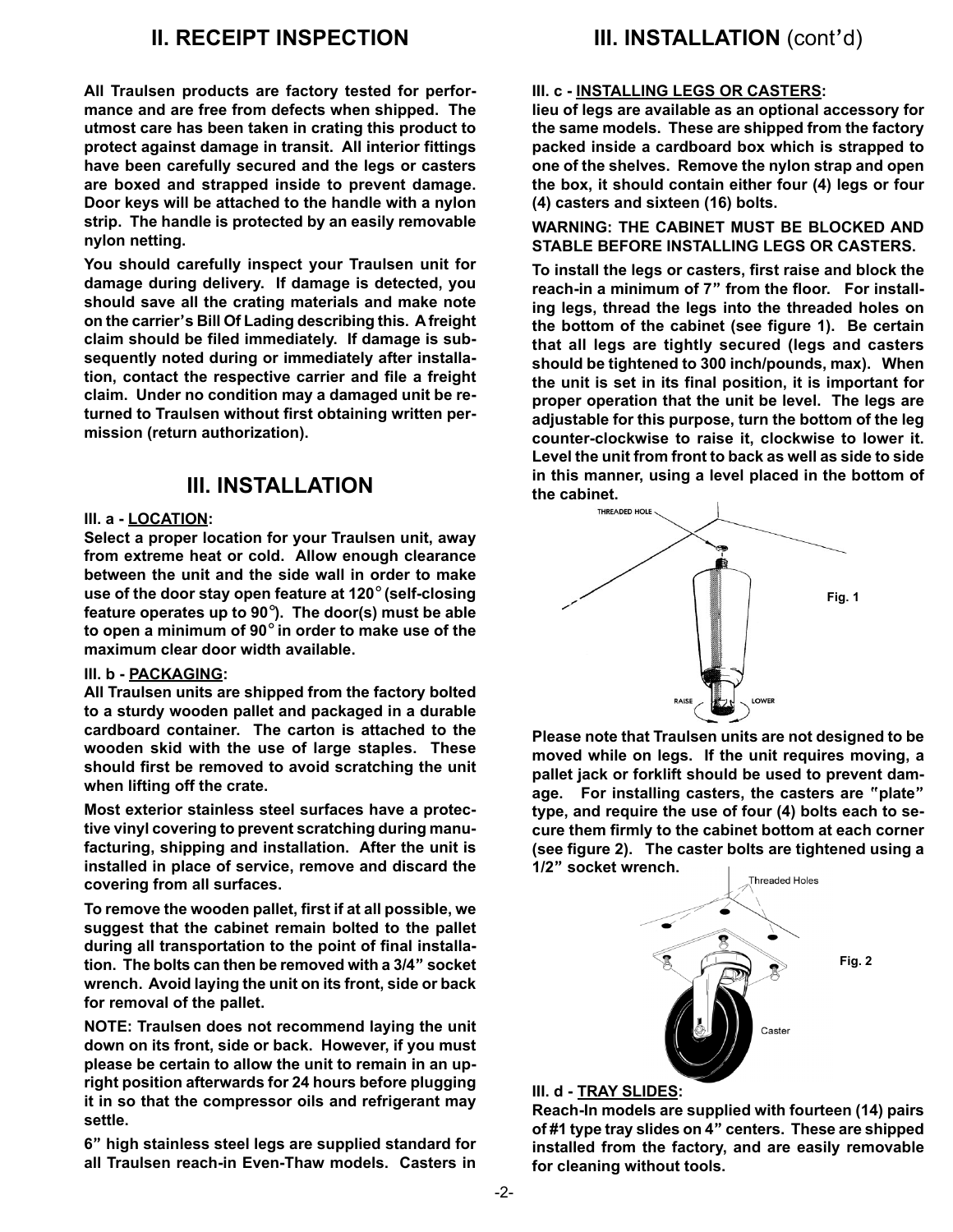#### **III. e - CORD & PLUG:**

**Most self-contained models are supplied with a cord & plug attached. It is shipped coiled at the top of the cabinet, secured by a nylon strip. For your safety and protection, all units supplied with a cord and plug include a special three-prong grounding plug on the ser-**

**vice cord. Select only a dedicated electrical outlet with grounding plug for power source. NOTE: Do not under any circumstances, cut or remove the round grounding prong from the plug, or use an extension cord.**

#### **III. f - POWER SUPPLY:**

**The supply voltage should be checked prior to connection to be certain that proper voltage for the cabinet wiring is available (refer to the serial tag to determine correct unit voltage). Make connections in accordance with local electrical codes. Use qualified electricians.**

**Use of a separate, dedicated circuit is required. Size wiring to handle indicated load and provide necessary overcurrent protector in circuit (see amperage requirements on the unit's serial tag).**

#### **III. g - WIRING DIAGRAM:**

**Refer to the wiring diagram for any service work performed on the unit. Should you require one, please contact Traulsen Service at (800) 825-8220, and provide the model and serial number of the unit involved.**

#### **III. h - CLEARANCE:**

**In order to assure optimum performance, the condensing unit of your Traulsen unit MUST have an adequate supply of air for cooling purposes. Therefore, the operating location must either have a minimum of 12" clearance overhead of the condensing unit or allow for unrestricted air flow at the back of the unit. Clearance of at least 12" above is required in order to perform certain maintenance tasks.**

## **IV. OPERATION**

#### **IV. a - EVEN-THAW OVERVIEW:**

**The "Even-Thaw" refrigerator was specially designed to thaw frozen food product under safe, temperature controlled conditions. It is not intended as a storage refrigerator.**

#### **NOTE: USING THIS REFRIGERATOR FOR STORAGE OF UNCOVERED PRODUCT IS NOT RECOMMENDED.**

#### **IV. b - EXPECTED PERFORMANCE:**

**The Traulsen Even-Thaw refrigerator is designed to thaw a full load of frozen food product (see BATCH LOADING for guidelines) in approximately 18 to 24 hours. However, be aware that actual thawing times will vary depending upon a number of variables, such as product type, product packaging, density, spacing, etc. Please note that some other loading variables, such as product location, are not important to thawing and do not effect thaw cycle duration.**

#### **IV. c - EVEN THAW OPERATION:**

**The Traulsen Even-Thaw cabinet is a refrigerator, with two important additional features: 1) the ability to introduce small amounts of heat into the cabinet, and 2) increased air flow, indicated by the presence of blowers mounted behind the mullion.**

**The Even-Thaw refrigerator operates continually, the introduction of frozen product lowers the cabinet temperature below the heater setpoint temperature (37**°**F). This prompts the refrigeration system to turn OFF, and the heaters to turn ON. Anytime the cabinet air temperature is below the heater setpoint temperature, additional heat is added. Heater operation is controlled proportionally, i.e. the colder the cabinet temperature, the longer the heaters remain in operation. When the cabinet air temperature reaches above the heater setpoint temperature, the heaters turn OFF.**

**When the cabinet air temperature reaches the upper refrigerator setpoint temperature (40**°**F), the refrigeration cycle is initiated. As long as product does not lower the cabinet temperature below the lower refrigeration setpoint temperature (37**°**F), the cabinet will continue to cycle between 38**°**F and 40**°**F. Upon completion of a thaw cycle, the thawed product should then be removed from the Even-Thaw cabinet and placed in a dedicated storage refrigerator.**

#### **IV. d - BATCH LOADING:**

**The Even-Thaw model can accommmodate any size partial load, or up to twenty eight (28) 18" x 26" pans of product. Use of aluminum pans is highly recommended. Product should be placed on pans in one layer only to allow for proper air flow.**

**When completely loaded with frozen product (at approximately -5**°**F), the interior cabinet air temperature will begin to drop and approach the product temperature as a result. When this occurs the heaters begin operation in order to return the cabinet temperature back up to the heater setpoint temperature (37**°**F). This portion of the thaw cycle may take place for approximately 8 to 12 hours. With a full product load the interior cabinet temperature should remain at or below 37**°**F for approximately 8 to 12 hours of the expected 18-24 hour total thaw cycle time.**

#### **IV. e - PROCESS LOADING:**

**If the cabinet is unloaded as needed and replaced with frozen product, the average cabinet temperatures remain higher. A fully loaded cabinet with the refrigeration system cycling from 38**°**F to 40**°**F thaws product faster than one maintaining operation at below 32**°**F air temperatures for several hours.**

#### **IV. f - INTERIOR ARRANGEMENTS:**

**Each reach-in Even-Thaw model includes 14 pairs of #1 tray slides (16 gauge stainless steel angle type) for bottom support of either: (1) 18" x 26" pan per pair of tray slides or (2) 14" x 18" pans per pair of tray slides, per section.**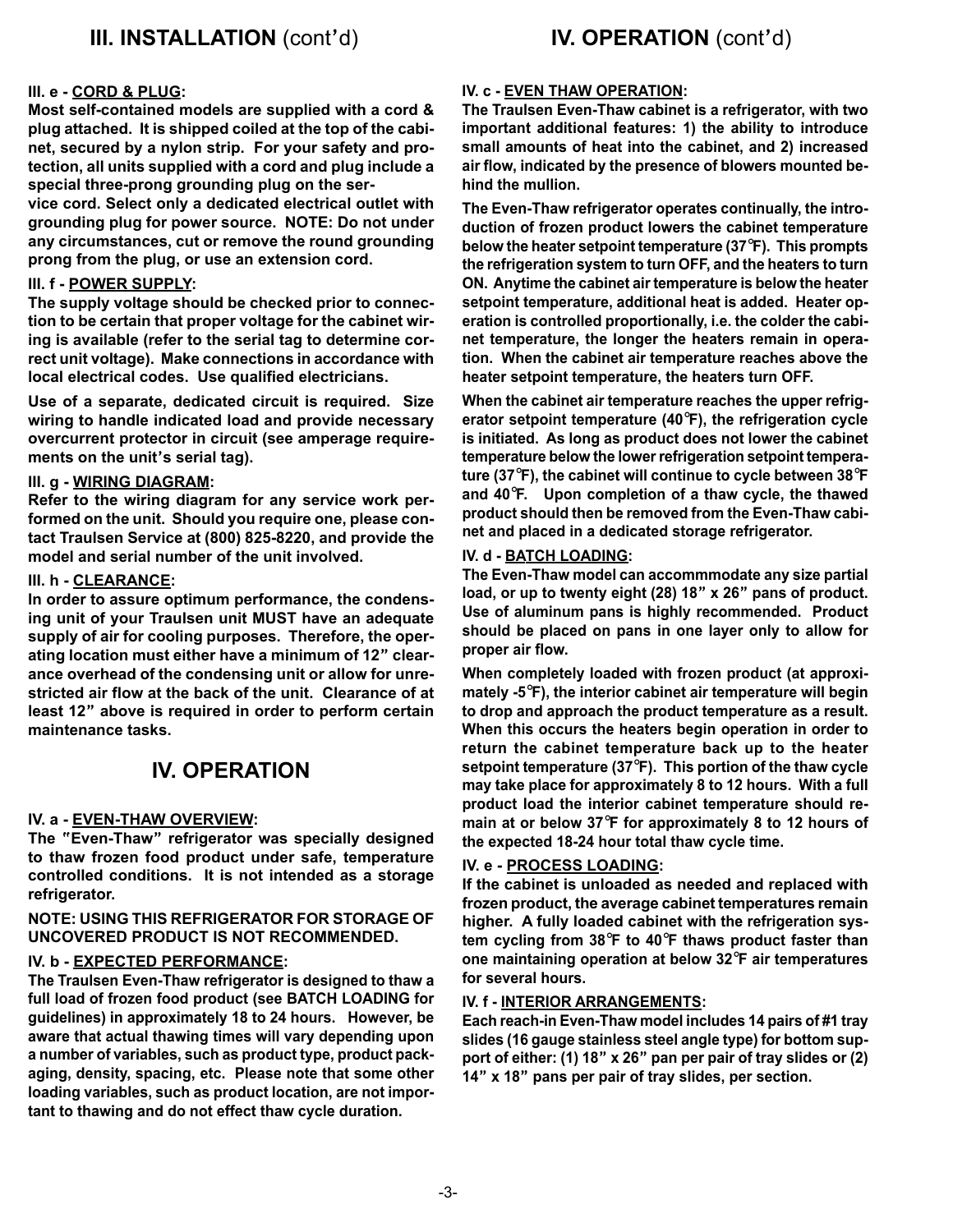#### **IV. g - ADJUSTING THE TEMPERATURE SCALE:**

**The Traulsen Even-Thaw model is preset at the factory to operate within strict temperature parameters. Should these settings require adjustment, please contact our Service Department at (800) 825-8220.**

#### **IV. h - OPERATOR CONTROLS, BLOWER SWITCH:**

**As delivered from the factory, all RET models are preset to operate as described in section IV B. However, if needed the unit can also be set to operate as a high capacity refrigerator.**

**To accomplish this a Blower Switch is located behind the cabinet louvers towards the center. It is labeled ON/OFF. As delivered, this is in the ON position, allowingthe unit to operate in the even-thaw mode. When in the OFF position, this disables two internal mullion blowers, allowing the unit to operate as a high capacity refrigerator.**

**Return the Blower Switch to the ON position prior to attempting another even-thaw batch. Failure to do so will result in increased thaw times.**

#### **IV. i - CALL SERVICE LIGHT:**

**This red light is located above the front panel thermometer. If illuminated, it may indicate a failure or problem with one of the temperature sensing probes inside the Even-Thaw unit. If one of the temperature sensing probes fail, the unit will default to a preset refrigeration cycle in an attempt to maintain safe product temperatures. The refrigeration system and fans will continue to function.**

**If the light is illuminated, the unit WILL NOT function in the thaw mode until the faulty component is repaired. If illuminated, contact your authorized service agent.**

#### **V. a - CLEANING THE CONDENSER:**

**The most important thing you can do to insure a long, reliable service life for your Traulsen is to regularly clean the condenser coil.**

**The condensing unit requires regularly scheduled cleaning to keep the finned condenser clean of lint and dust accummulation. Keeping the condenser clean allows the cabinet to operate more efficiently and use less energy.**

**To clean the condenser, first disconnect electrical power to the cabinet and lift up the front louver assembly. To lift this, remove the two screws located on both sides at the bottom of the louver assembly (see figure 3). Once the screws are removed, the panel can be pivoted upwards allowing full access to the front facing condenser (see figure 4). Vacuum or brush any dirt, lint or dust from the finned condenser coil, the compressor and other cooling system parts. If significant dirt is clogging the condenser fins, use compressed air to blow this clear.**

**Lower louver assembly and replace the screws to hold it in place.**



#### **V. b - HINGE REPLACEMENT:**

**Both the door and hinge can be easily removed from the cabinet. To remove the door, remove the plug at the bottom of the top hinge. Inside the hinge there is a small screw which secures the door in place. Remove this with a flat head screwdriver and the door can then be lifted off the hinge. To remove the door portion of the hinge from the door, lift off the hinge cover and then remove the three Phillips head screwswhich secure the hinge in place on the door. To remove the cabinet portion of the hinge, remove the three Phillips head screws which hold it in place. On solid door units, the top hinge(s) contains a microswitch for controlling the interior lighting.**

**To reassemble the hinge reverse the previous procedure.**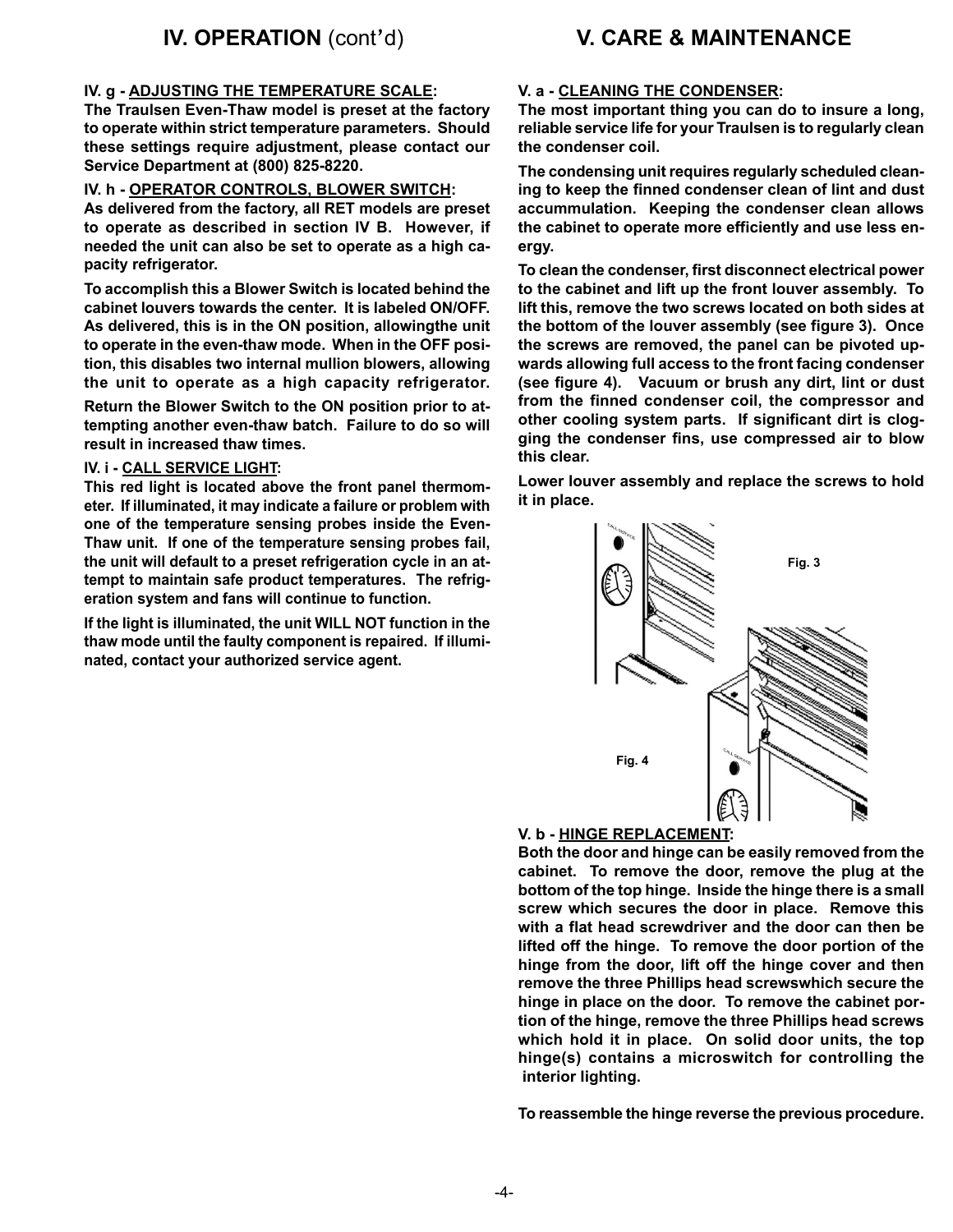## **V. CARE & MAINTENANCE** (cont'd)

## **VI. OTHER**

#### **V. c - REPLACING THE GASKETS:**

**To remove the gasket to be replaced, grasp it firmly by one corner and pull it out. Before attempting to install a new gasket, both the unit and the gasket itself must be at room temperature. Insert the four corners first by using a rubber mallet (or hammer with a block of wood). After the corners are properly inserted, work your way towards the center from both ends by gently hitting with a mallet until the gasket is completely seated in place (see figure 5 for proper gasket placement).**



**NOTE: The gasket may appear too large, but if it is installed as indicated above it will slip into place.**

#### **V. d - CLEANING THE EXTERIOR:**

**Exterior stainless steel should be cleaned with warm water, mild soap and a soft cloth. Apply with a dampened cloth and wipe in the direction of the metal grain.**

**Avoid the use of strong detergents and gritty, abrasive cleaners as they may tend to mar and scratch the surface. Do NOT use cleansers containing chlorine, this may promote corrosion of the stainless steel.**

**Care should also be taken to avoid splashing the unit with water, containing chlorinated cleansers, when mopping the floor around the unit.**

**For stubborn odor spills, use baking soda and water (mixed to a 1 TBSP baking soda to 1 pint water ratio).**

#### **V. e - CLEANING THE INTERIOR:**

**For cleaning both stainless steel and anodized aluminum interiors, the use of baking soda as described in section "V. d" is recommended. Use on breaker strips as well as door gaskets. All interior fittings are removable without tools to facilitate cleaning.**

#### **VI. a - SERVICE INFORMATION:**

**Before calling for service, please check the following:**



**If after checking the above items and the unit is still not operating properly, please contact an authorized Traulsen service agent. A complete list of authorized service agents was provided along with your Traulsen unit. If you cannot locate this, you may also obtain the name of a service agent from the Tech Service page of our website: www.traulsen.com.**

**If service is not satisfactory, please contact our inhouse service department at:**

> **Traulsen 4401 Blue Mound Road Fort Worth, TX 76106 (800) 825-8220**

**Traulsen reserves the right to change specifications or discontinue models without notice.**

#### **VI. b - SPARE PARTS:**

**Spare or replacement parts may be obtained through a parts supplier or one of our authorized service agents. A complete list of authorized service agents accompanies this manual and is also posted on our company's official website @ www.traulsen.com.**

#### **VI. c - WARRANTY REGISTRATION:**

**For your convenience, the warranties on your new Traulsen unit may be registered with us by one of two methods. Completing the enclosed warranty card (shipped with the unit), or by filling out the on-line warranty registration form located on the Technical Service page of our website (www.traulsen.com).**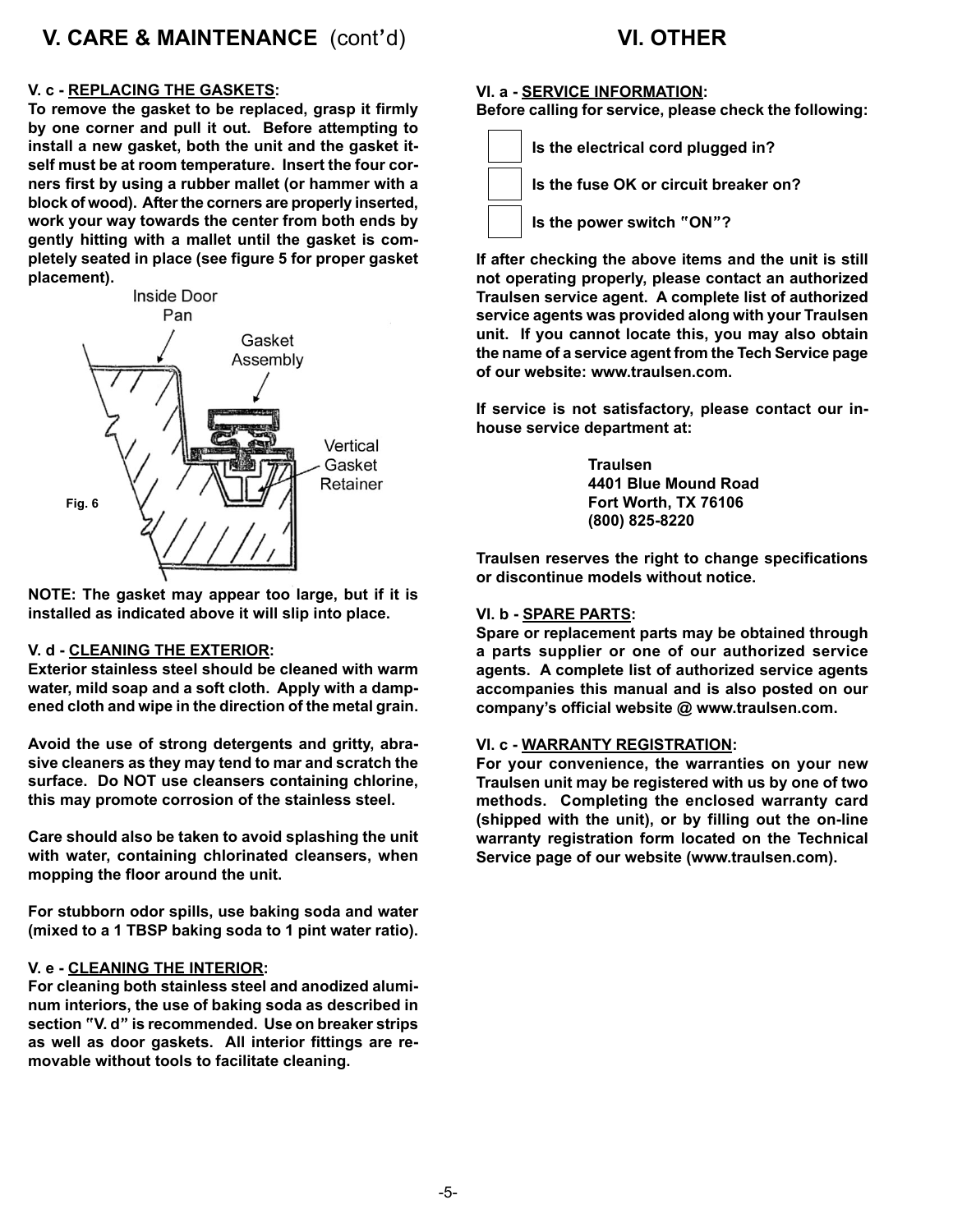## **VII. GENERAL USE, OPERATION & SERVICE SUMMARY**

#### **VI. a - INTRODUCTION/OVERVIEW:**

**The Traulsen Even Thaw is designed to be used as a thawing cabinet. While it may be utilized in a refrigeration mode, that is not its intended use. Its function is to hold the cabinet temperature in the range from 38 to 40 degrees to thaw product within the food-safe temperature zone. It has not been configured to hold colder product temperatures in the 35 to 38 deg F range as desired by some customers.**

**Frozen product placed into the unit will pull the cabinet temperature below the heater set point (37 deg.) and the unit will begin to function in the thaw mode. This prompts the refrigeration system to turn OFF, and the heaters to turn ON. The fans remain ON, circulating this cold air around the product, allowing for rapid thawing. When cabinet air temperature reaches the upper set point (38 deg. although the product is actually much colder), the heaters turn OFF.**

**As the cabinet temperature reaches the heater set point, the heat will be cycled off while the internally generated heat from the circulation fans continues to add heat to the cabinet. If sufficient cold capacity or possibly other frozen product is added to the unit and subsequently lowers the cabinet temperature more than 1 degree below the heater set point, the heat will again turn on to thaw the product.**

**If the cold capacity of the product no longer sufficiently pulls down the cabinet temperature below the heater set point, the cabinet temperature will slowly rise to attain the evaporator coil cut-in set point (41 deg.) and energize the refrigeration system. The unit will remain in the refrigeration mode until the cabinet temperature pulls down to the compressor cut-out set point (38 deg.). The unit will continue to operate and cycle in the refrigeration mode.**

**The units incorporate a mode switch located behind the louvered panel. Switching to the Refrigeration mode (switch OFF) will turn off two internal blower fans and will reduce the Thaw mode (switch ON) performance. Subsequently, switching to the Thaw mode will have reduced refrigeration performance.**

**The controller has been preset at the factory and should not require any adjustments. Traulsen engineering EXPECTS no changes be made to any set points or parameter settings without discussing the situation and obtaining approval to do so. Modifying the default set points could disrupt the operation/ functional programming algorithm and result in erratic unit operation.**

#### **VI. b - LOADING GUIDELINES:**

**The Even-Thaw model can accommodate any size partial load, or up to (28) 18" x 26" pans of product (for example approximately 672 lbs. of chicken). Use of aluminum pans is highly recommended. Product should be placed on pans in one layer only to allow for proper airflow. With a full load thaw time will be between 22 & 24 hours. Overloading and/or double wrapping product will extend thaw times.**

#### **VI. c - LED LIGHTS**:

**The controller has two LED lights that can be useful. One is marked H, which will be lit when in the Refrigeration mode. The other is marked G and will be lit during the Thaw mode. When the H LED is lit the controller will supply line voltage to the compressor relay coil closing the N/O contacts in turn supplying line voltage to the condensing unit. When the G LED is lit the controller will supply between 3 to 30 VDC to the solid-state relay coil closing the N/O contacts in turn supplying line voltage to the mullion heater.**

#### **VI. d - CALL SERVICE LIGHT:**

**If lit, this indicates that one of the two temperature sensors is either OPEN or SHORTED. To check the resistance value per given temperature is correct place the sensor in an ice bath (32 deg.). The resistance value** should be 100 ohms  $\pm$  2%. There is a cabinet sensor **inside the heater/blower chamber and another sensor in the evaporator coil.**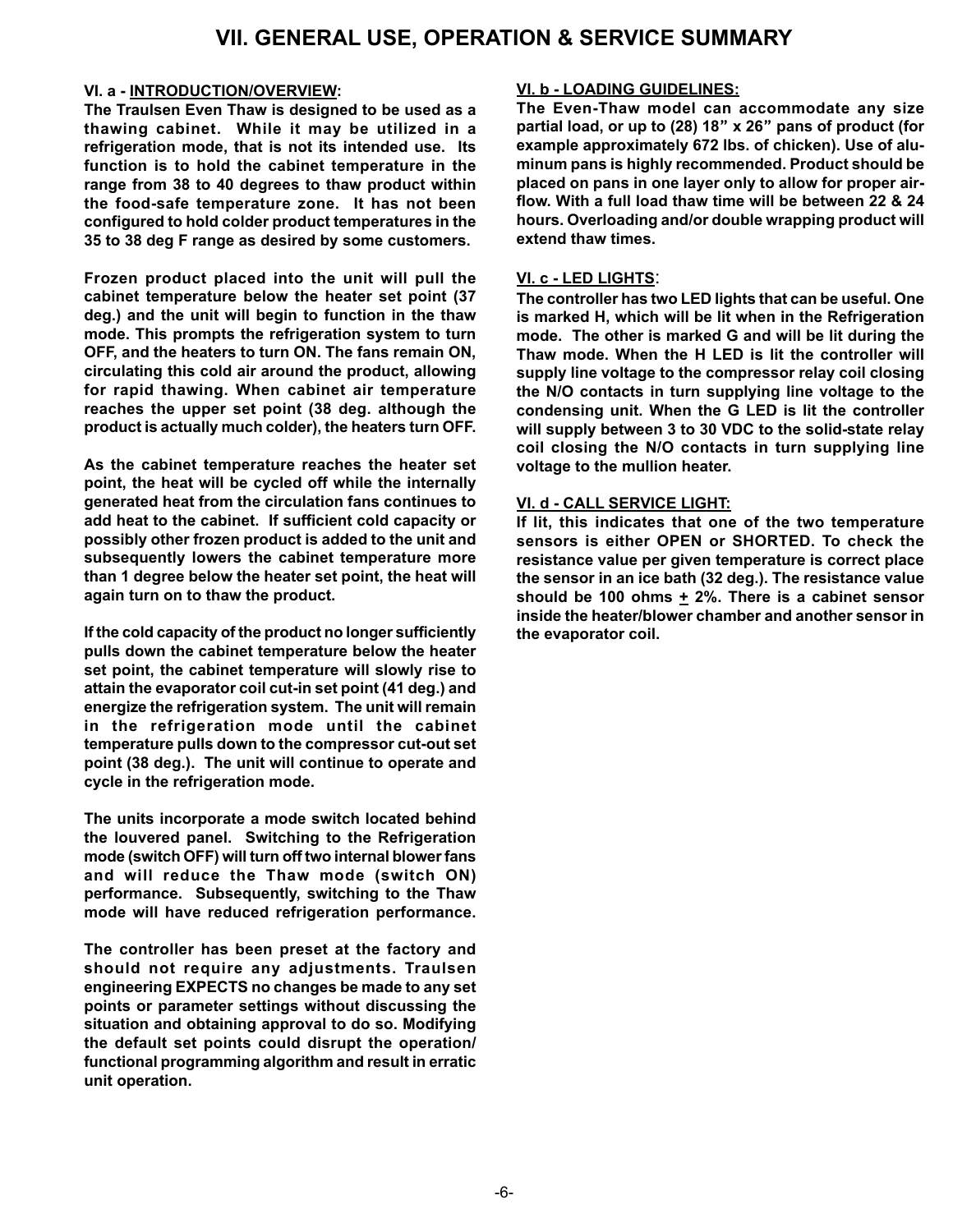## **VIII. EXPECTED THAW PERFORMANCE/OPERATIONAL TROUBLESHOOTING**

#### **VIII. a - INTRODUCTION:**

**Even thaw performance is a function of many factors, especially those involving product types and loading. As a result, actual thaw times will vary as even similar sized loads of the same product will exhibit some differences in their thawing characteristics.**

#### **VIII. b - TEST PARAMETERS:**

**To provide a general performance baseline, Traulsen performed some controlled testing in our lab which may provide the operator with an approximate idea on what to expect from their Even-Thaw unit. Full load batches of frozen product were used as follows:**

#### **ONE SECTION MODELS**

**336 lbs. of chicken, distributed between 14 tray levels. Each level consisted of 24 lbs. of product loaded into two pans (four 6 lb. pkgs. of frozen product total per level/two 6 lb. pkgs. per tray).**

#### **TWO SECTION MODELS**

**672 lbs. of chicken, distributed between 28 tray levels. Each level consisted of 24 lbs. of product loaded into two pans (four 6 lb. pkgs. of frozen product total per level/two 6 lb. pkgs. per tray).**

#### **VIII. c - TEST RESULTS**

**Under these actual load parameters, the one-section model generally required approximately 19-22 hours in order to completely thaw the entire load. The twosection model required approximately 24-26 hours to completely thaw the entire load.**

#### **VIII. d - RESULTS AS A FUNCTION OF PRODUCT MIX:**

**The above thaw times were based upon a mixed load of different chicken products typically found in many establishments. It is important to note that initially, all tests performed were based on a mixed load of product. This consisted of approximately 1/4 nuggets, 1/4 strips, 1/4 to 1/3 breasts. This MIXED batch thawed in the times listed above. In actual operation, thaw batches consisting of a single type of product, or other ratios of different products may require more time for thawing. Both this and larger size loads can both contribute to longer thaw times.**

#### **VIII. e - INCOMPLETE THAWING:**

**In operation, incomplete thawing (i.e. bags of product in which not every piece was completely thawed) has been found to usually be the result of those pkgs. respective pan level having had restricted airflow due to overloading (from stacked pkgs. or irregular shaped packages that blocks air from getting to the pkgs. closest to the cabinet interior side wall or rear). Allowing for proper air-flow around each pkgs. of frozen product should eliminate this situation from occurring.**

#### **VIII. f - EQUIPMENT ISSUES:**

**If improper loading has been eliminated as a possible cause for extended thaw cycle times, there are several system checks which can be done to diagnose the Traulsen Even-Thaw unit.**

**First, the amp draw should be checked early in the thaw cycle. Shortly after loading the unit with frozen product, the electronic control LED, "G", should be illuminated as the cabinet temp will probably be in the 30 to 34 degree F range as per the control read-out. At this time, full heat should be on. This is a 1300 watt heater, 115 vac, is about 11.3 amps. Add 4 blowers at 1.1 amps and a few amps for the controls and the total amp draw should be approximately 16 to 16.5 amps.**

**When the cabinet temperature reaches 36**°**F, the LED "G" will pulse indicating the heat is now being applied at a 50% level. At 37**°**F, the LED "G" will be turned off indicating thaw heat is off. This cycle will repeat until the cabinet temperature stabilizes between 37-41**°**F. When the cabinet temperature exceeds 41**°**F, the LED "H" illuminates indicating that the cabinet has switched to refrigeration cycle. The cabinet will now cycle between 37-41**°**F in order to maintain cabinet temperature.**

**Also, be certain that the thaw switch has not been turned OFF. This is located behind the louvers and has a protective guard around it. This switch can turn OFF 2 of the 3 mullion blowers and reduce airflow which reduces thaw capability. In addition, the blower wattage actually adds heat to the unit and helps augment the units thawing capability.**

#### **VIII. g - OTHER CAUSES OF EXTENDED THAW TIMES:**

**Some frozen products are often stored in large, irregularly shaped packages. If used, these should always be located along the outside wall with the largest packages being placed closest to, but not directly against, the wall. It is IMPERATIVE that such large packages not be placed up against the center mullion air ducts. This could result in blocked airflow. REDUCED AIR MOVEMENT EQUATES TO LONGER THAWING TIMES.**

**Care should also be taken to avoid pushing other pkgs. of frozen product up against the mullion sheet metal ducts. Airflow could be blocked resulting in a similar extended thaw time situation.**

**Another scenario to avoid is for packages to be placed inadvertently up against the outside walls. They will also block air flow down the sides of the unit. This is especially an issue with the right side wall because when the unit returns to normal refrigerated operation mode, the cold air flows from the upper right ceiling evaporator outlet, down the wall, and then mixes into the cabinet, distributed by all the mullion blowers. If the right wall is blocked, and especially if blocked near the top right of the cabinet, the cold**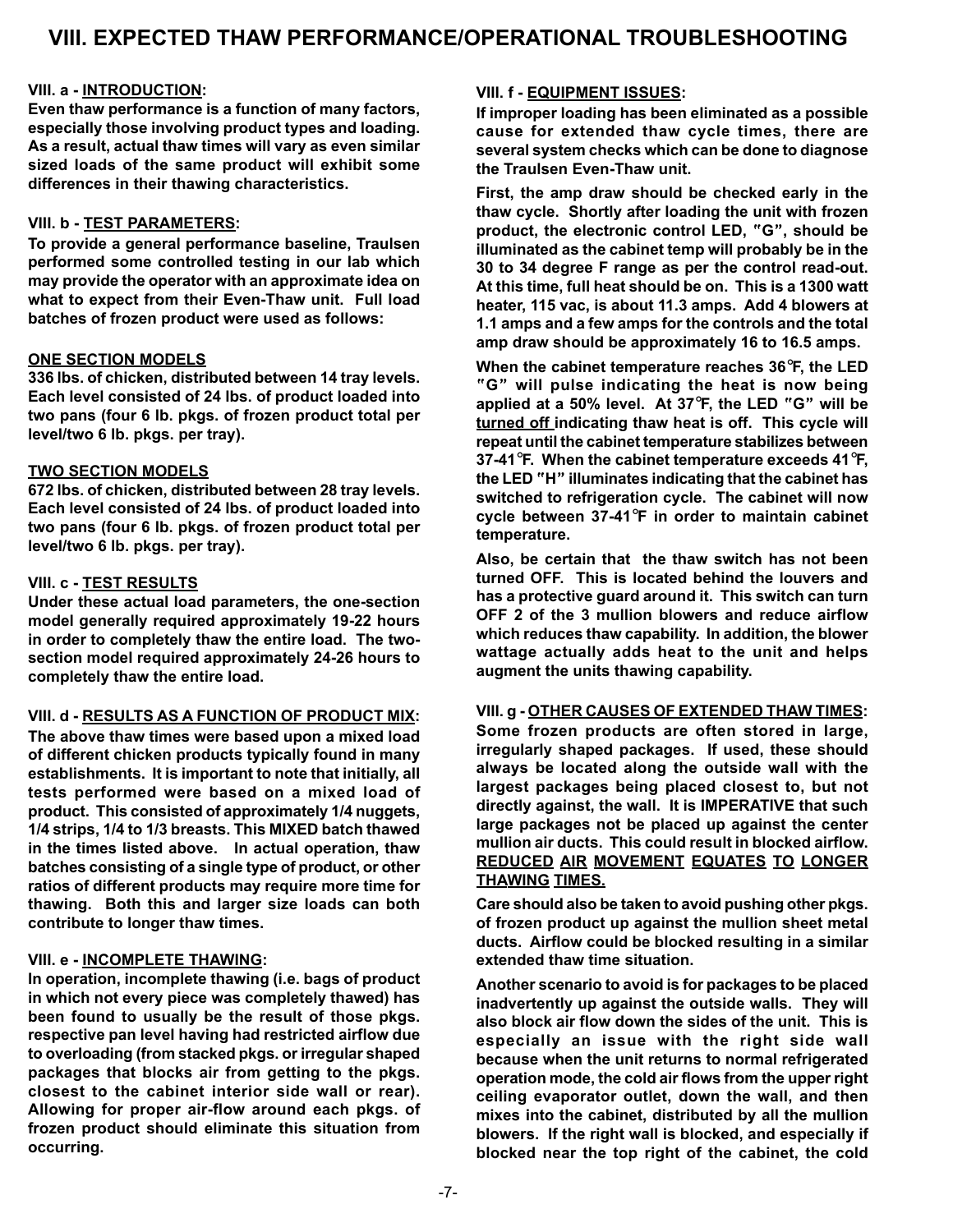## **VIII. OPERATIONAL TROUBLESHOOTING** (cont'd)

#### **VIII. g - OTHER CAUSES OF EXTENDED THAW TIMES (cont'd):**

**evaporator exit air can be short circuited on to the top two or three upper right hand levels and be routed right back to the return evaporator inlet duct. Therefore, those upper shelves could get very cold and perhaps a substantial amount of product on the right side could become very cold and possibly even refreeze (as the evaporator outlet air temperature is 20 degrees F).**

| <b>FIND YOUR PROBLEM HERE</b>                                         | <b>REMEDY</b>                                                                                                                                                              |
|-----------------------------------------------------------------------|----------------------------------------------------------------------------------------------------------------------------------------------------------------------------|
| 1. Condensing unit fails to start                                     | a. Check if cord & plug has been disconnected.                                                                                                                             |
| 2. Condensing unit operates for<br>prolonged periods or continuously. | a. Are doors closing properly?<br>b. Dirty condenser or filter. Clean properly.<br>c. Evaporator coil iced. Needs to defrost.<br>d. Shortage of refrigerant, call service. |
| 3. Food compartment is too warm.                                      | a. Check doors and gaskets for proper seal                                                                                                                                 |
| 4. Condensation on the exterior surface.                              | a. Check door alignment and gaskets for proper seal.                                                                                                                       |
| 5. Compressor hums but does not start.                                | a. Call for service.                                                                                                                                                       |
| 6. "Call Service" light is lit.                                       | a. Call for service. A temperature sensing probe may have<br>failed.                                                                                                       |
| 7. Excessively long product thaw times.                               | a. Review sections "VIII. e" thru "VIII. g".<br>b. Call for service.                                                                                                       |

## **IX. TROUBLE SHOOTING GUIDE**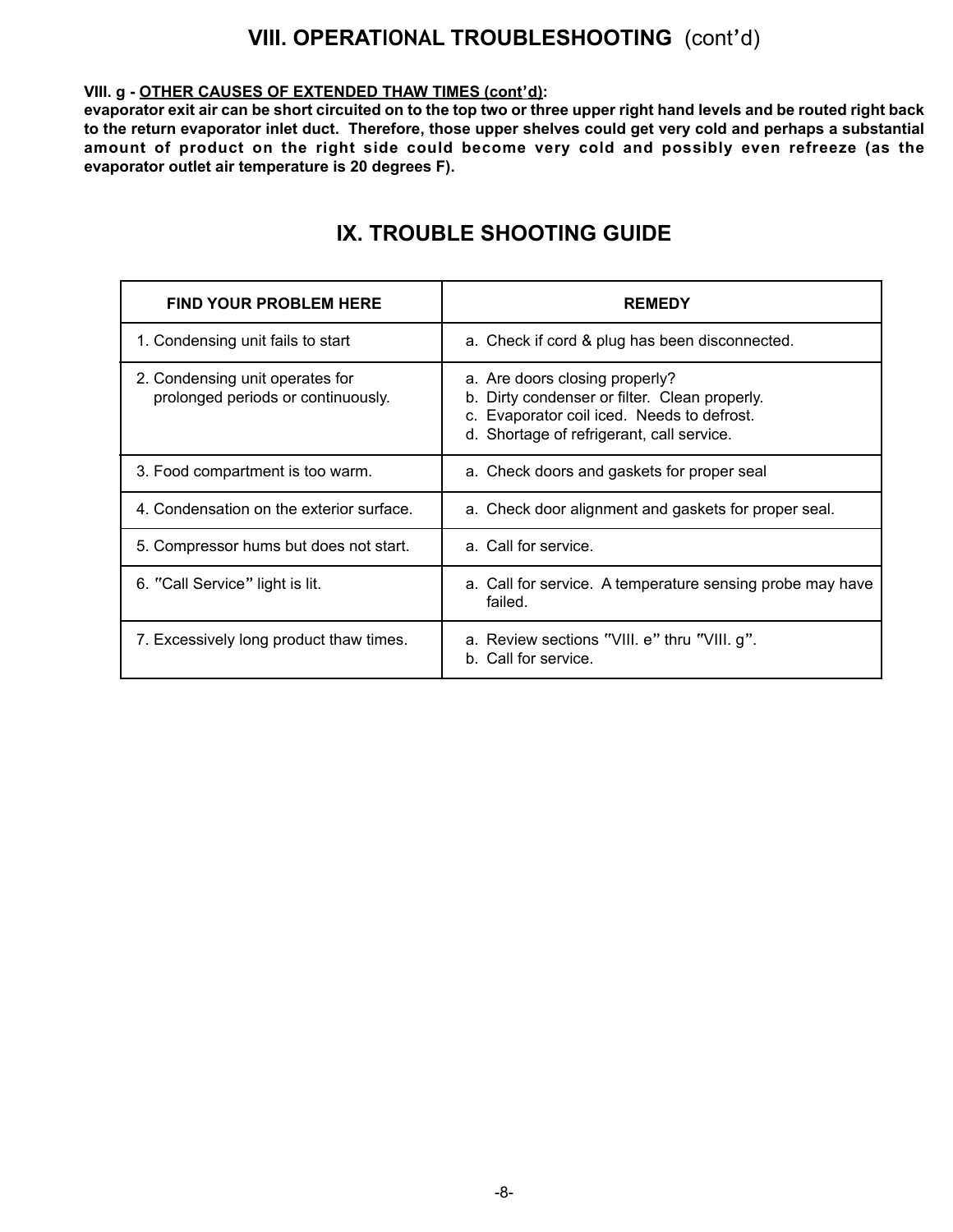## **X. SPARE PARTS LIST**

| <b>PART NUMBER</b> | <b>APPLIES TO MODEL(S)</b> | PART NAME AND/OR DESCRIPTION           |
|--------------------|----------------------------|----------------------------------------|
| 341-60105-00       | RET132EUT-FHS              | <b>Full Height Door Gasket</b>         |
| SFO-17357-00       | RET232EUT-FHS              | <b>Full Height Door Gasket</b>         |
| 341-60060-00       | RET232NUT-HHS              | <b>Half Height Door Gasket</b>         |
| 341-09501-00       | <b>RET232NUT-FHS</b>       | <b>Full Height Door Gasket</b>         |
| 325-60003-00       | RET132EUT & RET232EUT      | <b>Filter Drier</b>                    |
| 325-60003-03       | RET232NUT                  | <b>Filter Drier</b>                    |
| 325-60080-08       | RET132EUT                  | <b>TXV Valve 134a</b>                  |
| 325-60080-07       | RET232NUT & RET232EUT      | <b>TXV Valve 134a</b>                  |
| 337-60006-00       | RET132EUT & RET232NUT      | <b>Run Capacitor</b>                   |
| 337-60006-02       | RET232EUT                  | <b>Run Capacitor</b>                   |
| 378-29776-00       | RET132EUT & RET232NUT      | <b>Light Bulb</b>                      |
| 378-40414-00       | RET232EUT                  | <b>Light Bulb</b>                      |
| 324-60027-00       | <b>All Models</b>          | <b>Even-Thaw Controller</b>            |
| 337-60324-00       | RET132EUT & RET232NUT      | Relay 2-Pole, 30 Amp                   |
| 337-60324-01       | RET232EUT                  | Relay 2-Pole, 30 Amp                   |
| 337-60308-00       | <b>All Models</b>          | <b>Sensor Probe</b>                    |
| 337-60309-00       | RET132EUT & RET232NUT      | <b>Transformer</b>                     |
| 337-60309-01       | RET232EUT                  | <b>Transformer</b>                     |
| 337-60311-00       | RET132EUT & RET232NUT      | <b>Solid State Relay</b>               |
| 337-60311-01       | RET232EUT                  | <b>Solid State Relay</b>               |
| 337-29447-00       | <b>All Models</b>          | <b>Defogger Switch</b>                 |
| 344-60126-00       | <b>All Models</b>          | <b>Thermometer</b>                     |
| 378-60013-00       | <b>All Models</b>          | <b>Call Service Light</b>              |
| 346-28924-42       | <b>All Models</b>          | <b>Lock Keys T-42</b>                  |
| 346-13186-42       | <b>All Models</b>          | <b>Lock Cylinder</b>                   |
| 346-13189-00       | <b>All Models</b>          | <b>Lock Bolt</b>                       |
| 346-60017-00       | <b>All Models</b>          | <b>Lock Keeper</b>                     |
| 346-60019-00       | <b>All Models</b>          | <b>Lock Keeper Bracket</b>             |
| 344-13140-01       | <b>All Models</b>          | 6" High Plate Caster                   |
| 351-25542-00       | <b>All Models</b>          | Caster Bolt (4 required per caster)    |
| 344-37690-00       | <b>All Models</b>          | Door Handle, Stainless Steel           |
| 344-28488-00       | <b>All Models</b>          | <b>Hinge Cam</b>                       |
| 344-28486-00       | <b>All Models</b>          | <b>Hinge Cover</b>                     |
| SER-28583-00       | <b>All Models</b>          | <b>Hinge Assembly</b>                  |
| 344-13168-01       | <b>All Models</b>          | 6" High Stainless Steel Adjustable Leg |
| 701-60933-00       | RET232EUT                  | #1 Type Tray Slide for 18" x 26" Pans  |
| 701-60032-00       | RET132EUT & RET232NUT      | #1 Type Tray Slide for 18" x 26" Pans  |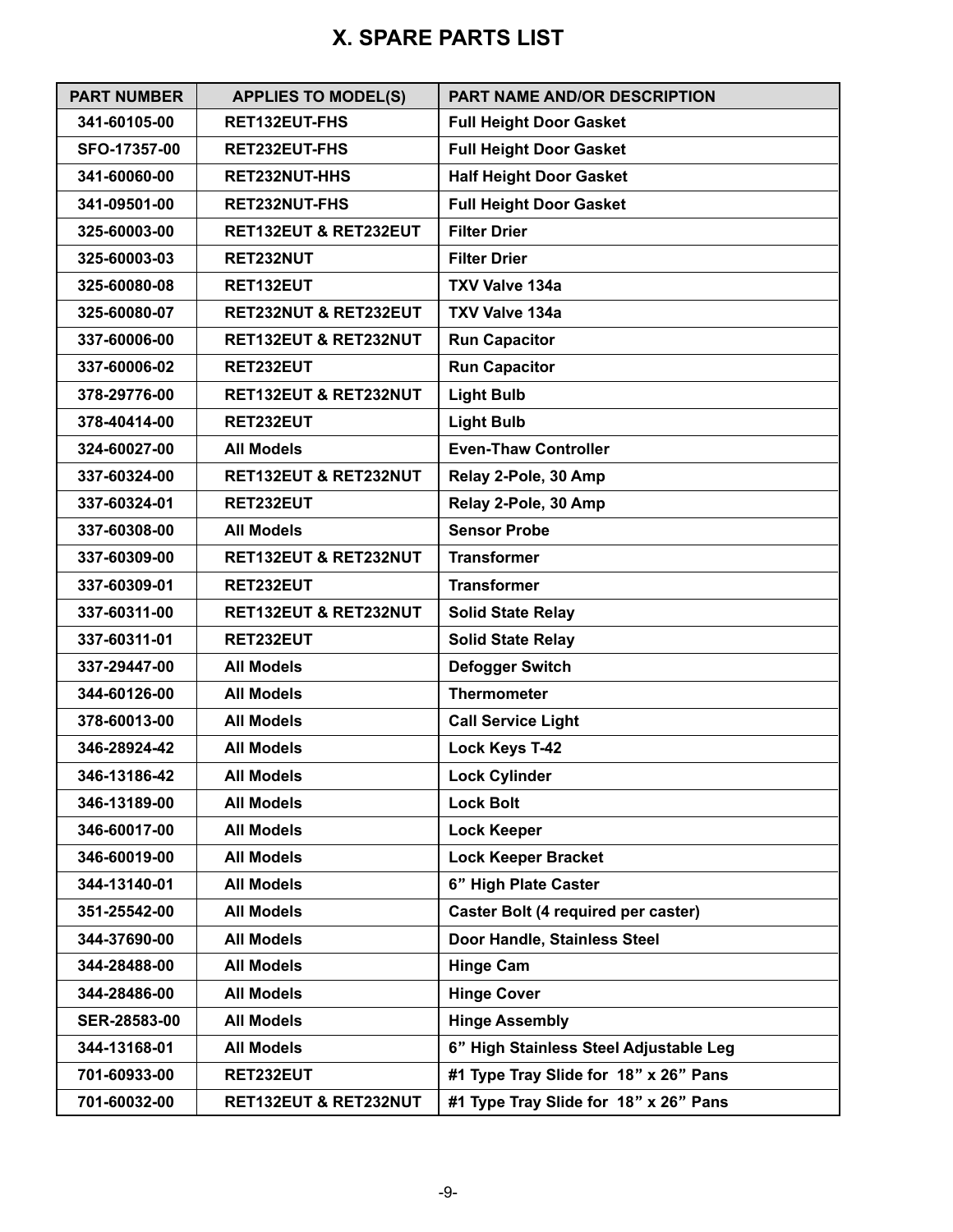## **XI. WIRING DIAGRAM ALL ONE SECTION MODELS ONLY**

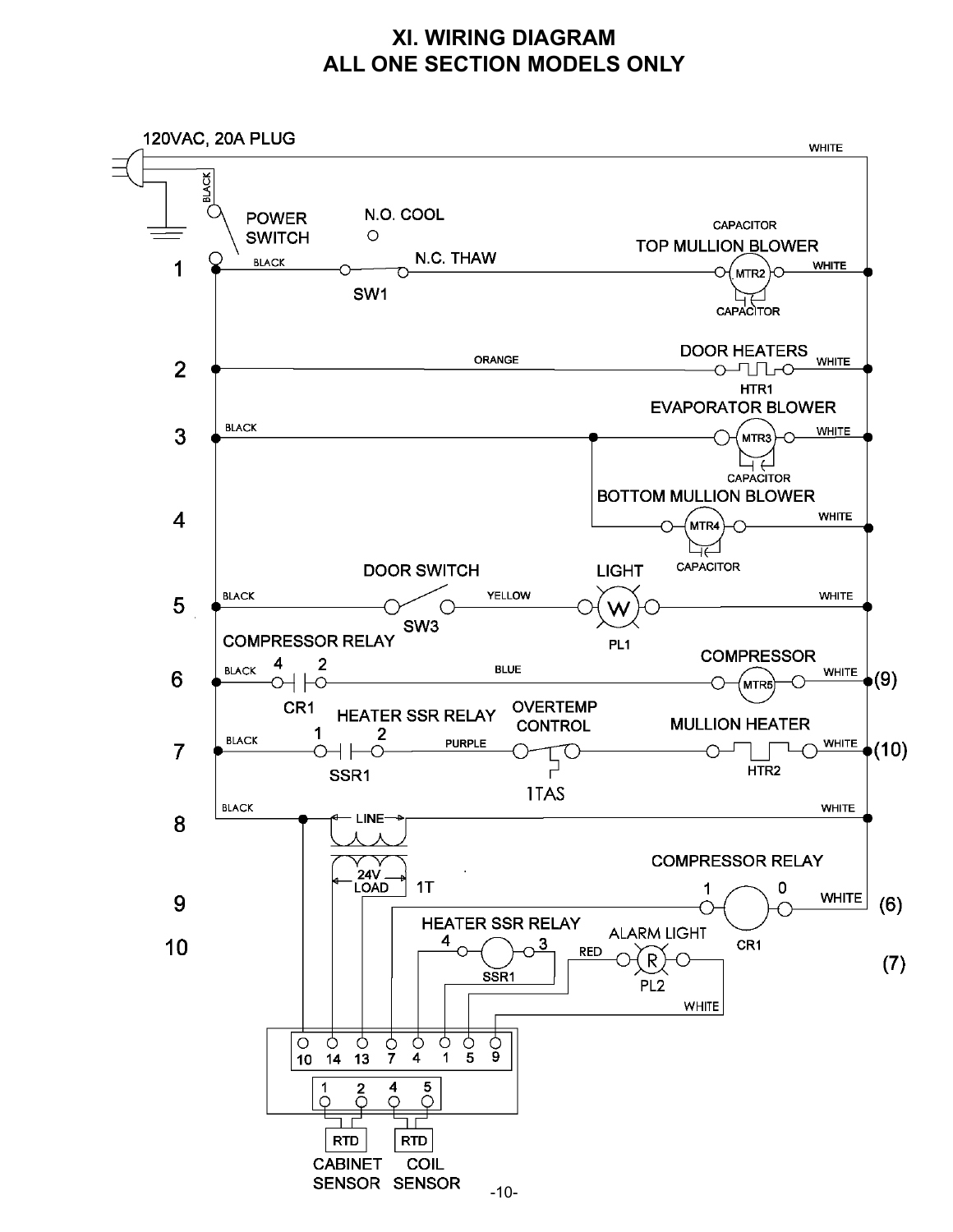## **XII. WIRING DIAGRAM MODELS RET232NUT-FHS & RET232NUT-HHS ONLY**

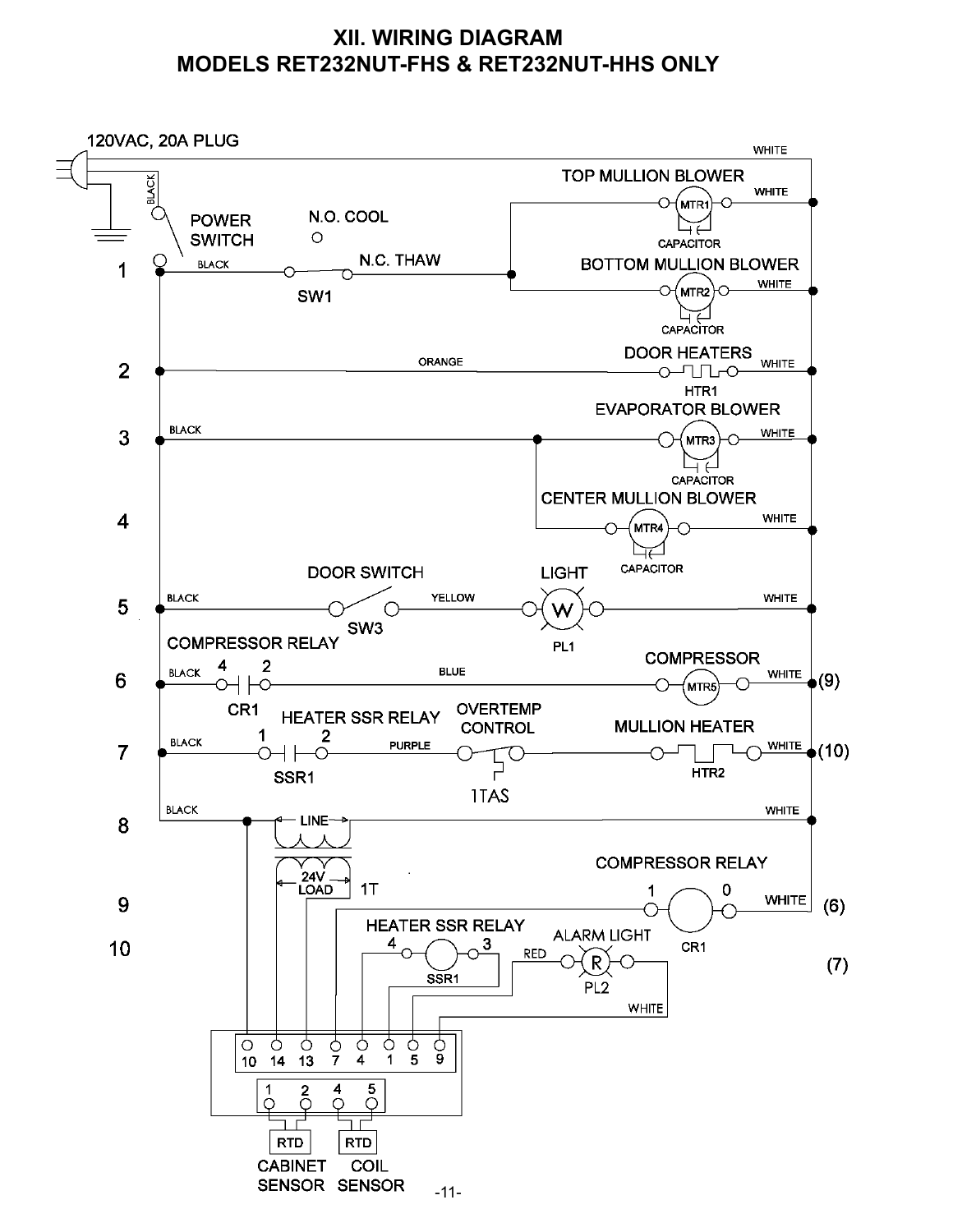## **XIII. WIRING DIAGRAM MODELS RET232EUT-FHS & RET232EUT-HHS ONLY**

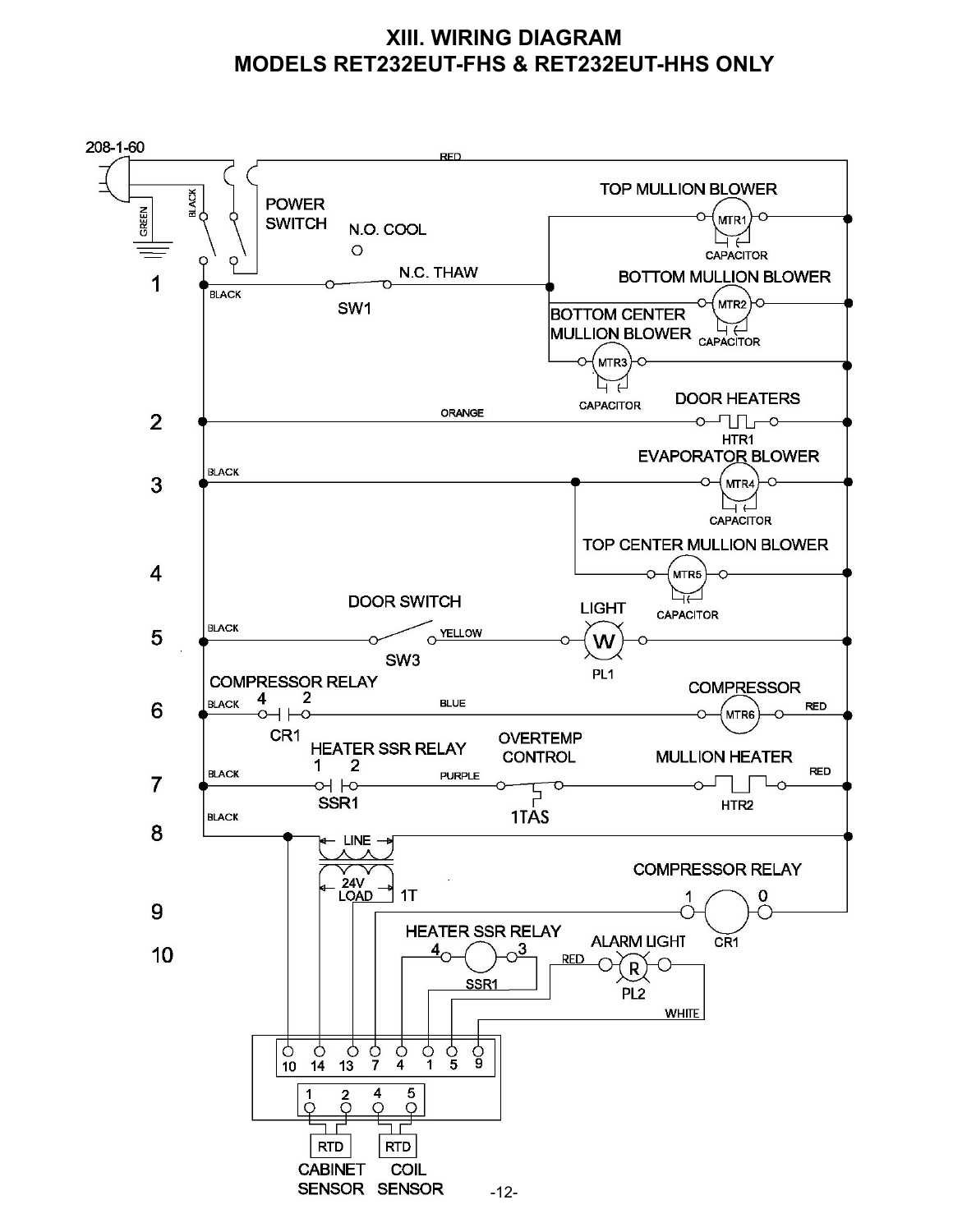## **XIV. WARRANTY INFORMATION**

#### **STANDARD DOMESTIC WARRANTY**

TRAULSEN & CO., INC. **warrants new equipment to the original purchaser, when installed within the United States against defective material and workmanship for one (1) year from the date of original installation. Under this warranty,** TRAULSEN & CO., INC. **will repair or replace, at its option, including service and labor, all parts found to be defective and subject to this warranty. The compressor part is warranted for an additional four (4) years. During this period** TRAULSEN & CO., INC. **will supply replacement compressor(s) if deemed defective, however, all installation, recharging and repair costs will remain the responsibility of the owner.**

**This warranty does not apply to damage resulting from fire, water, burglary, accident, abuse, misuse, transit, acts of God, attempted repairs, improper installation by unauthorized persons, and will not apply to food loss.**

THERE ARE NO ORAL, STATUTORY OR IMPLIED WARRANTIES APPLICABLE TO TRAULSEN, INCLUDING BUT NOT LIM-ITED TO, ANY IMPLIED WARRANTY OF MERCHANTABILITY OR FITNESS FOR ANY PARTICULAR PURPOSE WHICH EX-TEND BEYOND THE DESCRIPTION ON THE FACE HEREOF. TRAULSEN SHALL HAVE NO OBLIGATION OR LIABILITY FOR CONSEQUENTIAL OR SPECIAL DAMAGES, GROWING OUT OF OR WITH RESPECT TO THE EQUIPMENT OR ITS SALE, OPERATION OR USE, AND TRAULSEN NEITHER ASSUMES NOR AUTHORIZES ANYONE ELSE TO ASSUME FOR IT ANY OBLIGATION OR LIABILITY IN CONNECTION WITH THE EQUIPMENT OR ITS SALE, OPERATION OR USE OTHER THAN AS STATED HEREIN.

## **INTERNATIONAL COMMERCIAL WARRANTY**

#### **(for Canadian warranties see domestic US warranty)**

**TRAULSEN & CO., INC.** warrants to the original purchaser the Refrigeration Equipment manufactured and sold by it to be free from defects in material and workmanship under normal use and service for a period of one (1) year from date of shipment. Under this warranty, **TRAULSEN & CO., INC.** will reimburse the purchaser for the replacement of any part of said equipment (excluding dryers & refrigerant gas) which then proves to be defective. This warranty is void if said equipment or any part thereof has been subject to misuse, damage in transit, accident, negligence or alteration.

TRAULSEN'S standard warranty does not apply to Export Sales. Rather, for a period of one (1) year from date of original installation not to exceed Fifteen (15) months from date of shipment from factory, TRAULSEN:

will replace, F.O.B. factory, any defective parts normally subject to warranty.

will not cover the cost of packing, freight or labor such costs being the sole responsibility of the dealer.

**THIS WARRANTY IS IN LIEU OF ALL OTHER WARRANTIES EITHER EXPRESSED OR IMPLIED AND CONSTITUTES TRAULSEN'S FULL OBLIGATION AND LIABILITY. WARRANTIES NOT AVAILABLE ON REMOTE MODELS.**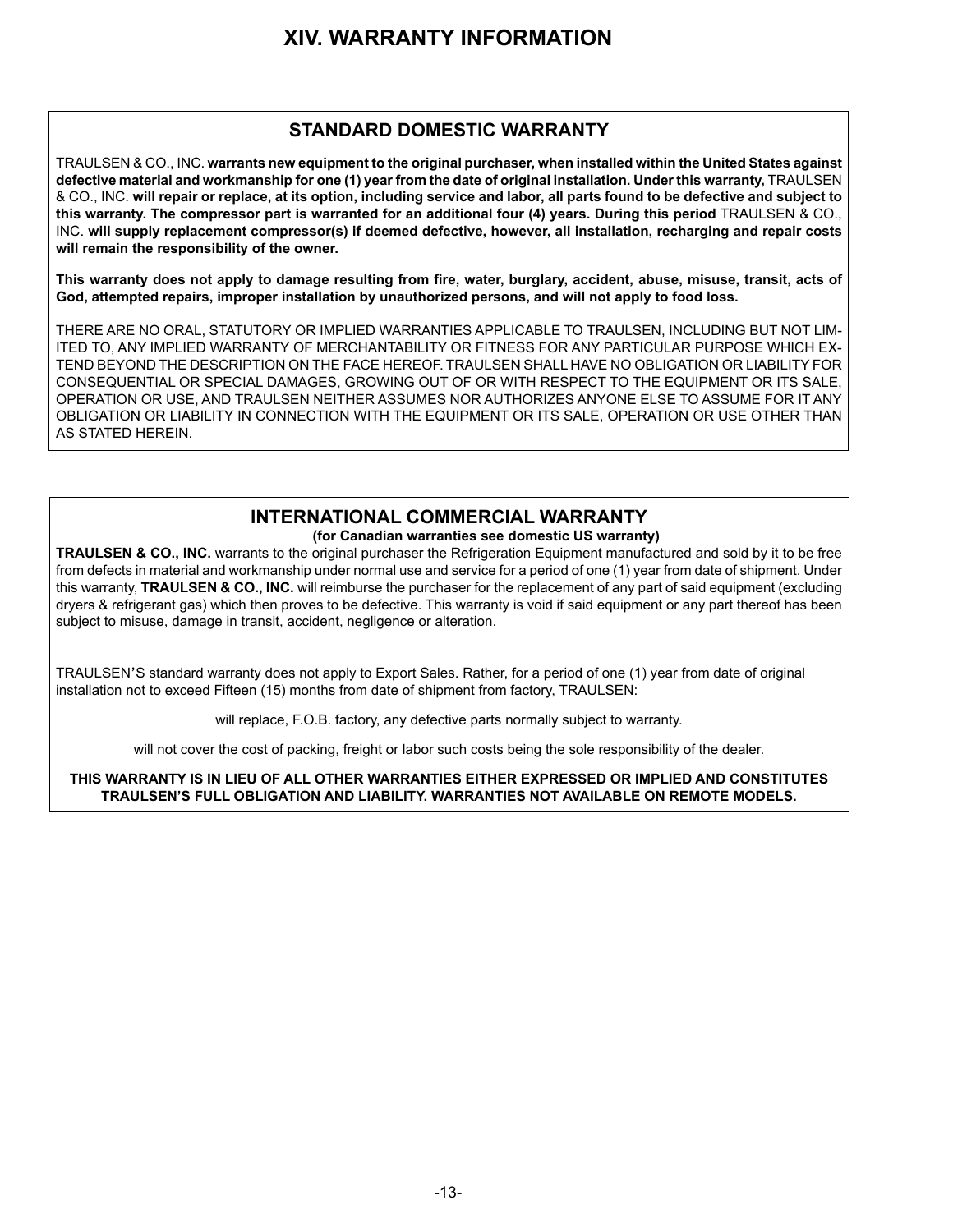## **XV. INDEX**

## **A B**

| <b>Batch Loading</b><br><b>Blower Switch</b>                                                          | 4<br>4                                                                                |
|-------------------------------------------------------------------------------------------------------|---------------------------------------------------------------------------------------|
| С<br>Call Service Light<br>Cleaning<br>Casters<br>Cord & Plug<br>Clearance<br>Condenser, Cleaning The | 6<br>$5 - 6$<br>$\begin{array}{c} 2 \\ 3 \\ 3 \end{array}$<br>$\overline{\mathbf{4}}$ |
| D                                                                                                     |                                                                                       |
| Е<br>Even-Thaw Operation<br>Evaporator Outlet<br>Extended Thaw Times, Causes Of                       | 3<br>6<br>6                                                                           |
| F<br>Fan Switch                                                                                       | 6                                                                                     |
| G<br>Gasket Assembly<br>Gaskets, Replacing The                                                        | 4<br>4                                                                                |
| н<br>Heaters<br>Hinge, Replacement                                                                    | 3<br>4                                                                                |
| ı<br>Inside Door Pan<br><b>Interior Arrangements</b>                                                  | 4<br>3                                                                                |
| ┛                                                                                                     |                                                                                       |
| ĸ                                                                                                     |                                                                                       |
| L<br><b>LED Lights</b><br>Legs<br>Loading Guidelines<br>Louver Assembly                               | 6<br>$\overline{\mathbf{c}}$<br>6<br>4                                                |
|                                                                                                       |                                                                                       |

| М<br><b>Mullion Air Ducts</b>                                              | 6                    |
|----------------------------------------------------------------------------|----------------------|
| <u>N</u>                                                                   |                      |
| ₫<br>Operational Troubleshooting                                           | 7                    |
| P<br>Power Supply<br>Process Loading<br>Product Mix - Issues               | 3<br>4<br>6          |
| R<br>Refrigerations System<br><b>Return Authorization</b>                  | $\frac{3}{2}$        |
| S<br>Serial Tag<br>Spare Parts List                                        | 1<br>9               |
| т<br>Temperature Scale Adjustment<br>Troubleshooting<br><b>Tray Slides</b> | 4<br>$6 - 7$<br>3, 7 |
| <u>ប</u>                                                                   |                      |
| Vinyl, Protective Covering                                                 | 2                    |
| W<br>Warranty Statement<br>12                                              |                      |
| Warranty, Registration<br>Wiring DiagramS                                  | 5<br>$10 - 11$       |
| X                                                                          |                      |
| Y<br>Vertical Gasket Retainer                                              | 4                    |
| Ζ                                                                          |                      |

-14-